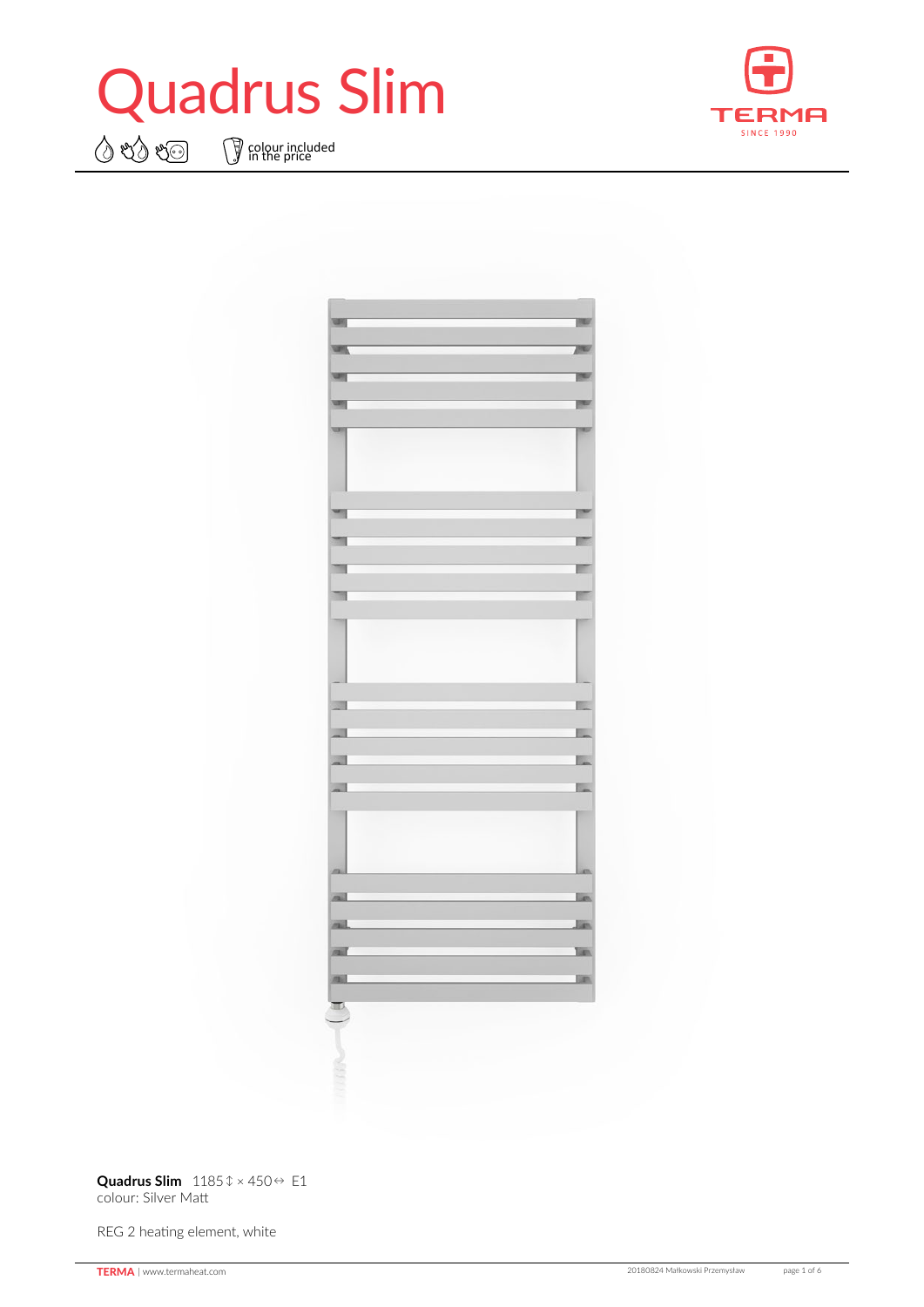

Quadrus Slim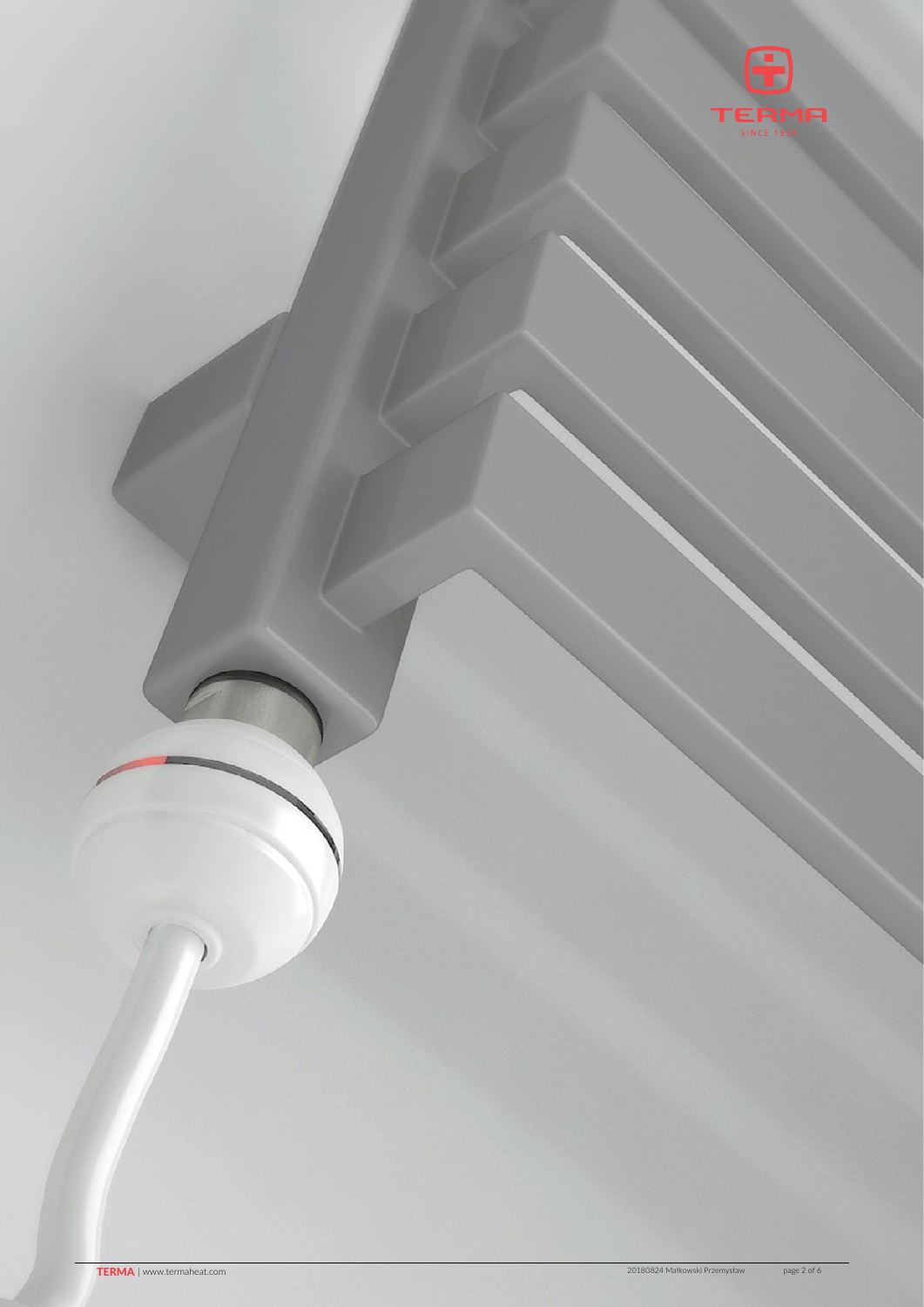



Design : *Terma*

# Standard connection:





# Optional connection:



#### Available sizes:









## Specification:

Working pressure: 1000 kPa Maximum operating temperature: 95°C

| А¢<br>[mm] | $B \leftrightarrow$<br>[mm] | [mm] | C2<br>[mm] | 756520°C<br>ΙWΙ | 55 45 20°C<br><b>M</b> | ◉<br>M | D<br>[mm] | Е<br>[mm] | F.<br>[mm] | Н<br>[dm <sup>3</sup> ] | [kg]  | Product code<br>Configuration code p. 5 |
|------------|-----------------------------|------|------------|-----------------|------------------------|--------|-----------|-----------|------------|-------------------------|-------|-----------------------------------------|
| 870        | 450                         | 50   | 420        | 409             | 217                    | 400    | 420       | 690       | 90         | 2.60                    | 8.81  | WGQUS087045                             |
| 870        | 600                         | 50   | 570        | 559             | 296                    | 600    | 570       | 690       | 90         | 3.03                    | 10,81 | WGQUS087060                             |
| 1185       | 450                         | 50   | 420        | 537             | 278                    | 600    | 420       | 1005      | 90         | 3,50                    | 11,76 | WGQUS118045                             |
| 1185       | 600                         | 50   | 570        | 733             | 379                    | 800    | 570       | 1005      | 90         | 4,07                    | 14,43 | WGQUS118060                             |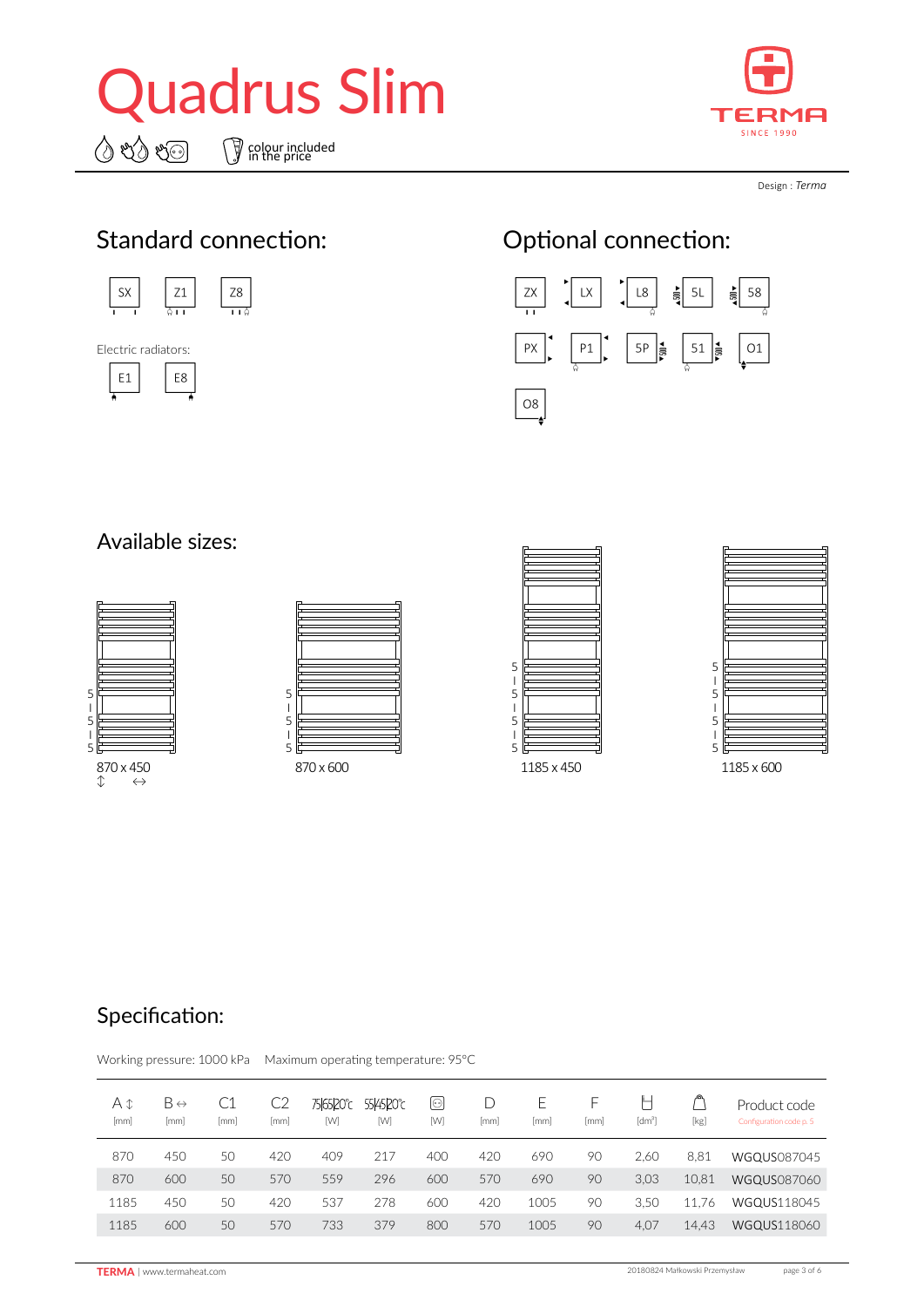



#### Technical drawing:



A — Height B — Width C1-C5 — Distance between pipe centres D — Horizontal distance between mounting bracket centres E – Vertical distance between mounting brackets F – Distance between a mounting bracket and the bottom of the radiator<br>



 $\mathbf{r}$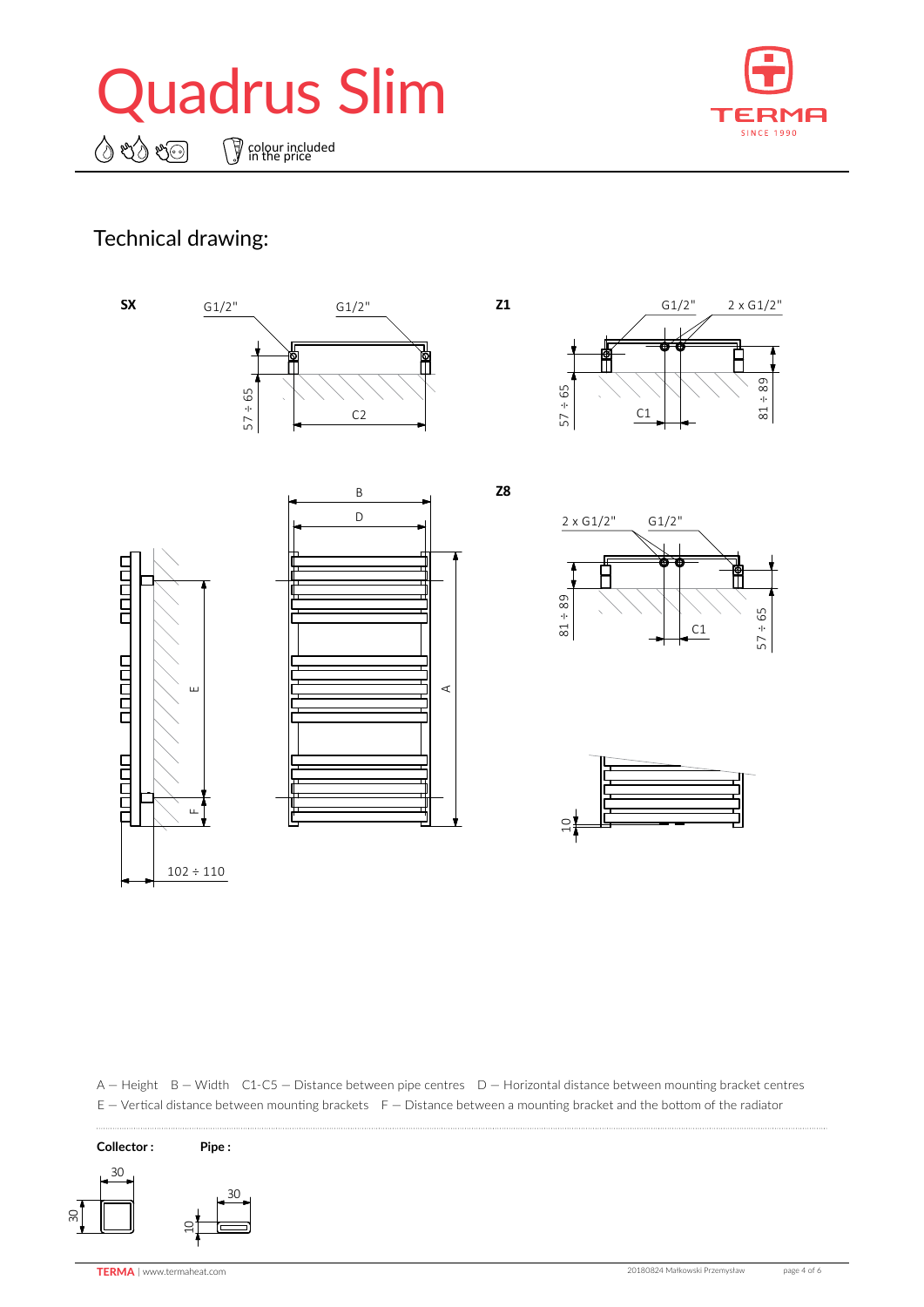

**Contract** colour included in the price

In the table with technical data, the last column lists product codes. When placing an order, please remember to quote the product code followed by the configuration code as shown in the diagram below:

#### The construction of a water and dual fuel radiator product and configuration code:

WGQUS087045

 $\mathbb{P}^{\mathbb{P}}(\mathbb{P}^{\mathbb{P}})$  ,  $\mathbb{P}^{\mathbb{P}}(\mathbb{P}^{\mathbb{P}})$ 

K916SX

PRODUCT CODE (located in the table for the product) CONFIGURATION CODE (supplemented by hand)

Example Configuration



#### <span id="page-4-0"></span>Construction of electric heater configuration code:

WLQUS087045

K916E1DRYW

PRODUCT CODE (located in the table for the product) CONFIGURATION CODE (supplemented by hand)

Example Configuration



Package code Colour code *K - carton box*

Connection code Heating element code Type of heating element cable code

## Epoxy primer

**E** – Code of epoxy primer is an extra processes.

WGQUS087045 K916SX E *Extra processes or additions code*